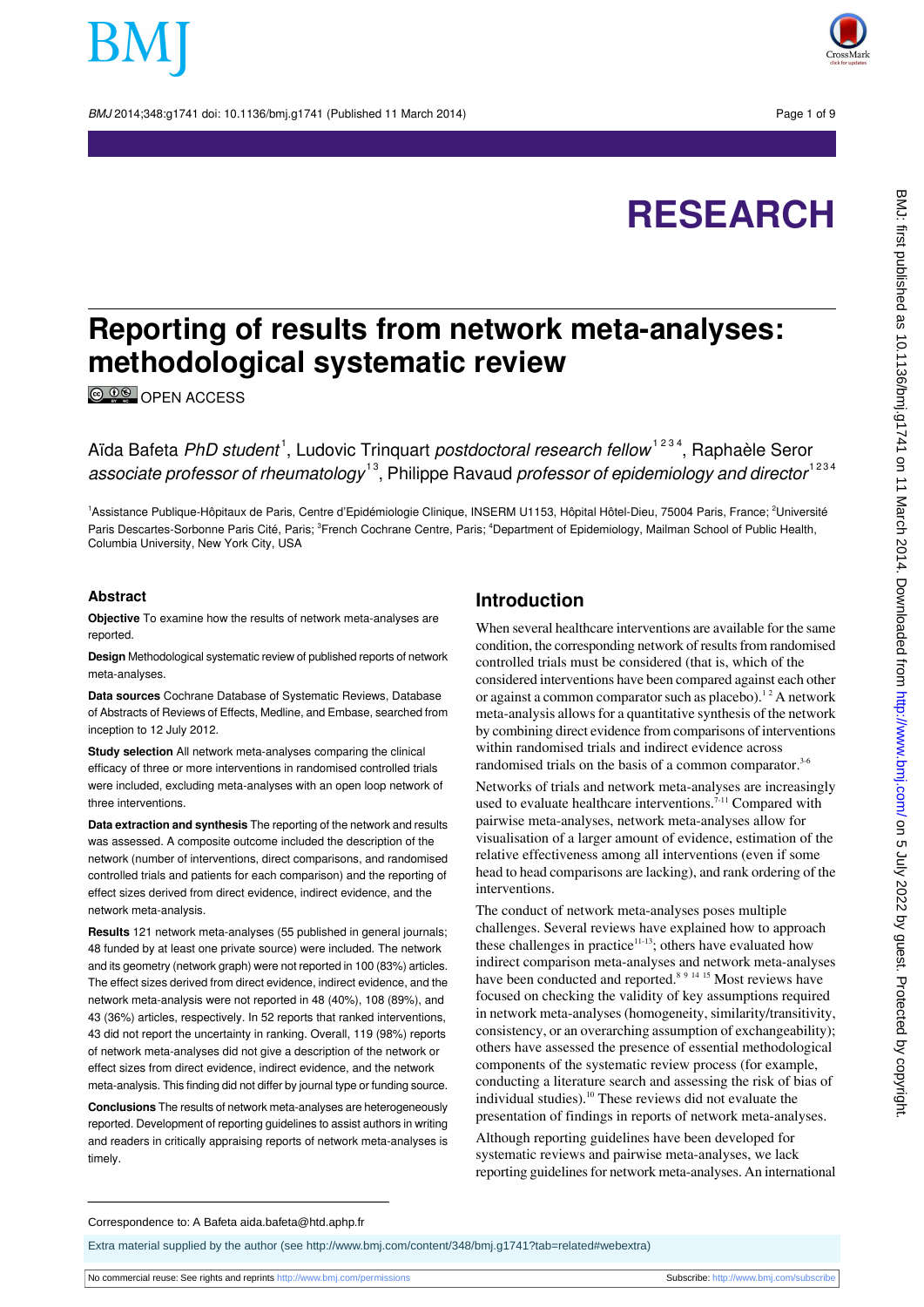group is preparing an extension of the PRISMA statement for network meta-analyses. Inadequate reporting of findings and inadequate evaluation of the required assumptions may impede confidence in the findings and conclusions of network meta-analyses.<sup>16</sup> Reports of network meta-analyses should allow the reader to assess the amount of evidence in the network of randomised trials and the relative effect sizes between interventions, along with their uncertainty.<sup>9 17</sup>

On the basis of a previous methodological systematic review of published reports of network meta-analyses, $10$  we aimed to examine how network meta-analysis results are reported.

### **Methods**

### **Selection of articles**

The search strategy and the selection criteria for reports of network meta-analyses have been described elsewhere.<sup>10</sup> In brief, we considered networks of randomised trials that assessed three or more treatments but excluded meta-analyses with an open loop network of three interventions. The articles were screened from a sample of 893 potentially relevant publications indexed in the Cochrane Database of Systematic Reviews, the Database of Abstracts of Reviews of Effects, Medline, and Embase. The date of the last search was 12 July 2012. We identified three additional network meta-analyses from methodological articles. Two independent reviewers excluded non-network meta-analysis reports on the basis of the title and abstract of retrieved citations, and the full text articles were then evaluated according to pre-specified eligibility criteria. Disagreements were discussed to reach consensus.

### **Data extraction**

We used a standardised data collection form to collect all data, for general characteristics and those pertaining to reporting of results, from 121 original reports of network meta-analyses and all supplementary appendices referenced in the articles, when available. Two reviewers independently extracted all data for a random sample of 20% of reports, except items that involved subjective interpretation, which were extracted independently and in duplicate for all reports. These items were the information on the structure of the network, whether the authors applied a Bayesian approach, which types of prior distributions for the basic parameters and the between trial variance were used, and whether the authors applied a method to investigate the impact of effect modifiers. Disagreements were resolved by discussion.

### General characteristics

We collected data on the following general characteristics: type of journal (general or specialty), funding source (we classified network meta-analyses as having public funding if they were explicitly not funded and were conducted by academic authors or were funded by a public source, private funding if they were funded by at least one private source, and unclear funding if the authors did not report any information on the funding), type of interventions included in the network (pharmacological, non-pharmacological (defined as any intervention that did not include an active substance), or both), the type of outcome (binary, continuous, or time to event) and number of outcomes assessed per network meta-analysis, the number of printed pages (excluding the supplement or appendices), existence of a supplement or appendix, and the number of tables and figures (including the supplement or appendices).

### Statistical aspects

We evaluated whether the authors applied a Bayesian approach, because this affects the reporting of results such as treatment rankings. In that case, we also assessed whether the authors used non-informative or informative priors for the basic parameters and the between trial variance.<sup>18</sup> We also assessed whether the authors reported a method to investigate non-transitivity, a key to the validity of a network meta-analysis, which occurs when studies are not sufficiently similar in important clinical and methodological characteristics (effect modifiers).<sup>11</sup> In accordance with Donegan and colleagues,  $19$  we considered two methods: comparing patients' or trials' characteristics across treatment comparisons (for example, using descriptive statistics describing the characteristics across the comparisons) and investigating potential treatment effect modifying covariates (for example, using subgroup analysis or network meta-regression analysis).

### **Presentation of results**

In accordance with recommendations from Ioannidis,<sup>20</sup> Mills and colleagues, $21$  Cipriani and colleagues, $11$  and Ades and colleagues, $^{12}$  we chose items to assess the reporting of the amount of evidence in the network of randomised trials, and of effect size estimates for pairwise comparisons between interventions. Furthermore, we assessed the reporting of rank ordering of interventions.

#### Amount of evidence in network of randomised trials

We assessed whether the reports included data to allow for gauging of the description of the network and its geometry. In particular, we assessed whether each report allowed for explicit identification of the interventions included in the network, the direct comparisons between the interventions, and the number of randomised trials and patients for each comparison. We also assessed whether a network graph or diagram was reported. In cases of star networks (that is, all interventions were compared with a common comparator but not against each other) and fully connected networks (all interventions were compared with each other), we considered that the network structure was clear provided that the authors explicitly mentioned the interventions and direct comparisons between the interventions included in the network.

#### Effect size estimates for pairwise comparisons between interventions

We evaluated whether the following components were reported: results of all individual randomised trials used in the network meta-analysis (summary data for each intervention group or estimates of treatment effect) and effect estimates with measures of uncertainty (such as confidence intervals, standard error, variance) from pairwise meta-analyses (direct evidence), indirect comparison meta-analyses (indirect evidence), or network meta-analyses (mixed evidence). In the case of the last of these, we assessed the reporting of all pairwise comparisons between interventions or only some selected pairwise comparisons between interventions (for example, all comparisons with placebo or reference intervention). We also assessed how these effect sizes were reported. Possible formats included a table, a matrix, a forest plot, a network graph (each edge labelled with the corresponding effect size), or narrative reporting in the results section.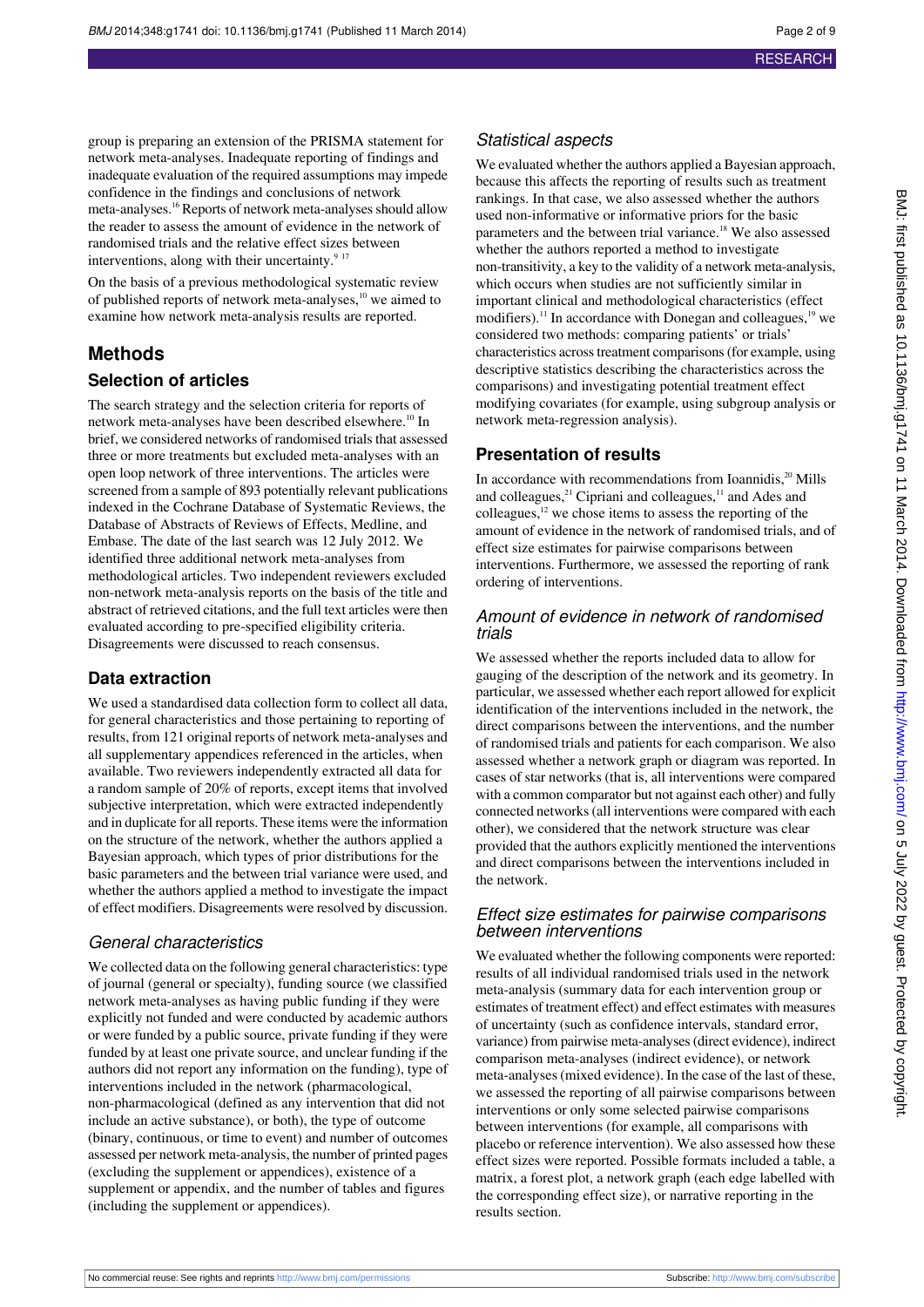# Rank ordering of interventions

We assessed whether the reports gave some form of rank ordering of interventions. We assessed whether the authors presented the probabilities of each intervention being the best, the probabilities of each intervention taking each possible rank (in an absolute or cumulative ranking curve), or the mean ranks (or the surface under the cumulative ranking curve) and whether authors stated which intervention was the best. We also assessed whether the authors considered the uncertainty in rank ordering (by reporting confidence/credible intervals for the ranks or by reporting all probabilities for each intervention with each possible rank, in an absolute or cumulative ranking curve<sup>22</sup>).

### **Composite outcome assessing inadequate reporting**

We built a composite outcome describing inadequate reporting of results based on guidelines from Ioannidis,<sup>20</sup> Mills and colleagues,<sup>21</sup> Ades and colleagues,<sup>12</sup> and Cipriani and colleagues.<sup>11</sup> We considered reporting to be inadequate in the case of absence of one of the following items: no reporting of interventions included in the network, direct comparisons between interventions, and number of randomised trials and patients for each comparison; or no reporting of results from direct, indirect, or mixed evidence.

## **Statistical analysis**

We summarised quantitative data as medians and interquartile ranges and categorical data as numbers and percentages. We used the Fisher exact test for categorical data to analyse the composite outcome. All tests were two sided, and we considered P<0.05 to be significant. We used SAS 9.3 for statistical analyses.

# **Results**

## **General characteristics**

We identified 121 eligible reports of network meta-analyses (table 1 $\parallel$ ): 55 (45%) published in general journals and 66 (55%) in specialty journals; 55 (45%) network meta-analyses were funded by public sources and 48 (40%) by at least one private source. A total of 100 (83%) reports assessed pharmacological interventions. The median number of outcomes assessed per network meta-analysis was 2 (interquartile range 1-3). In all, 70 (58%) reports of network meta-analyses included a supplement or appendix.

## **Statistical aspects**

Overall, 91 (75%) network meta-analyses applied a Bayesian approach: 51 used non-informative priors for the basic parameters, and 30 used them for the between trial variance. In all, 43 (36%) used a method to assess non-transitivity.

### **Amount of evidence in the network of randomised trials**

Of 121 network meta-analyses, 52 (43%) did not report the number of randomised trials for each comparison and 96 (79%) did not report the number of patients (table2[⇓\)](#page-6-0). Overall, 100 (83%) network meta-analyses did not give a description of the network (that is, the interventions included in the network, direct comparisons between interventions, number of randomised trials and patients for each comparison) and its geometry (a network graph or information needed to know the network structure) (table2[⇓,](#page-6-0) figure[⇓,](#page-8-0) appendix table A).

### **Effect size estimates for pair-wise comparisons between interventions**

Of 121 reports of network meta-analyses, 53 (44%) did not give the results of all individual randomised trials used in the network meta-analysis. A total of 48 (40%) did not report the effect sizes for all pairwise comparisons between interventions with a measure of uncertainty derived from pairwise meta-analyses (that is, direct evidence), and 108 (89%) did not give indirect evidence (the effect sizes for all pairwise comparisons between interventions with a measure of uncertainty from indirect evidence). In all, 109 (90%) reports did not give both direct and indirect evidence and 71 (59%) did not give both direct and mixed evidence (that is, the effect sizes for all pairwise comparisons between interventions with a measure of uncertainty from network meta-analyses); 112 (93%) did not describe direct as well as indirect and mixed evidence (table [2⇓](#page-6-0), figure [⇓,](#page-8-0) appendix table A).

# **Rank order of interventions**

Among 91 network meta-analyses with a Bayesian approach, 52 reports gave the rank order of interventions; 40 of these gave the probabilities of each intervention being the best, 7 used absolute or cumulative rankograms, and 5 stated which intervention was the best. However, 43 of the 52 reports did not report a measure of uncertainty in ranking (table2[⇓\)](#page-6-0). When reported, the uncertainty in ranking was assessed by absolute or cumulative rankograms (7/9) or confidence/credible intervals  $(2/9)$ .

### **Composite outcome assessing inadequate reporting**

Overall, 119 (98%) reports of network meta-analyses showed inadequate reporting of results (that is, the authors did not report the interventions included in the network or direct comparisons between the interventions; number of randomised trials and patients for each comparison; or results from direct, indirect, or mixed evidence). This finding did not differ by journal type (general journals: 100%, 95% confidence interval 94% to 100%; specialty journals: 97%, 93% to 100%; P=0.5) or funding source (public: 98%, 94% to 100%; private: 100%, 93% to 100%;  $P=0.53$ ).

# **Discussion**

Our sample of 121 network meta-analyses included a large number of recently published network meta-analyses covering a wide range of medical areas. Essential components of reporting results of network meta-analyses were missing in most of the articles.

An important element in understanding a network meta-analysis is assessing the network geometry.<sup>20 21</sup> Firstly, knowing precisely the shape of the network (that is, which interventions are included in the network and which interventions have been compared against each other in randomised trials) is a preliminary step for researchers and readers to assess the available evidence base. The geometry of the network may show that some (head to head) comparisons have been ignored or that some comparators were preferred.<sup>23-26</sup> Identifying trials that have not been conducted may help in designing the research agenda. Secondly, the reader should consider the number of randomised trials and patients for each comparison. In fact, differences in the numbers and sizes of trials across interventions and comparisons may affect the reliability of some network meta-analyses' estimates.<sup>27</sup> The amount of available evidence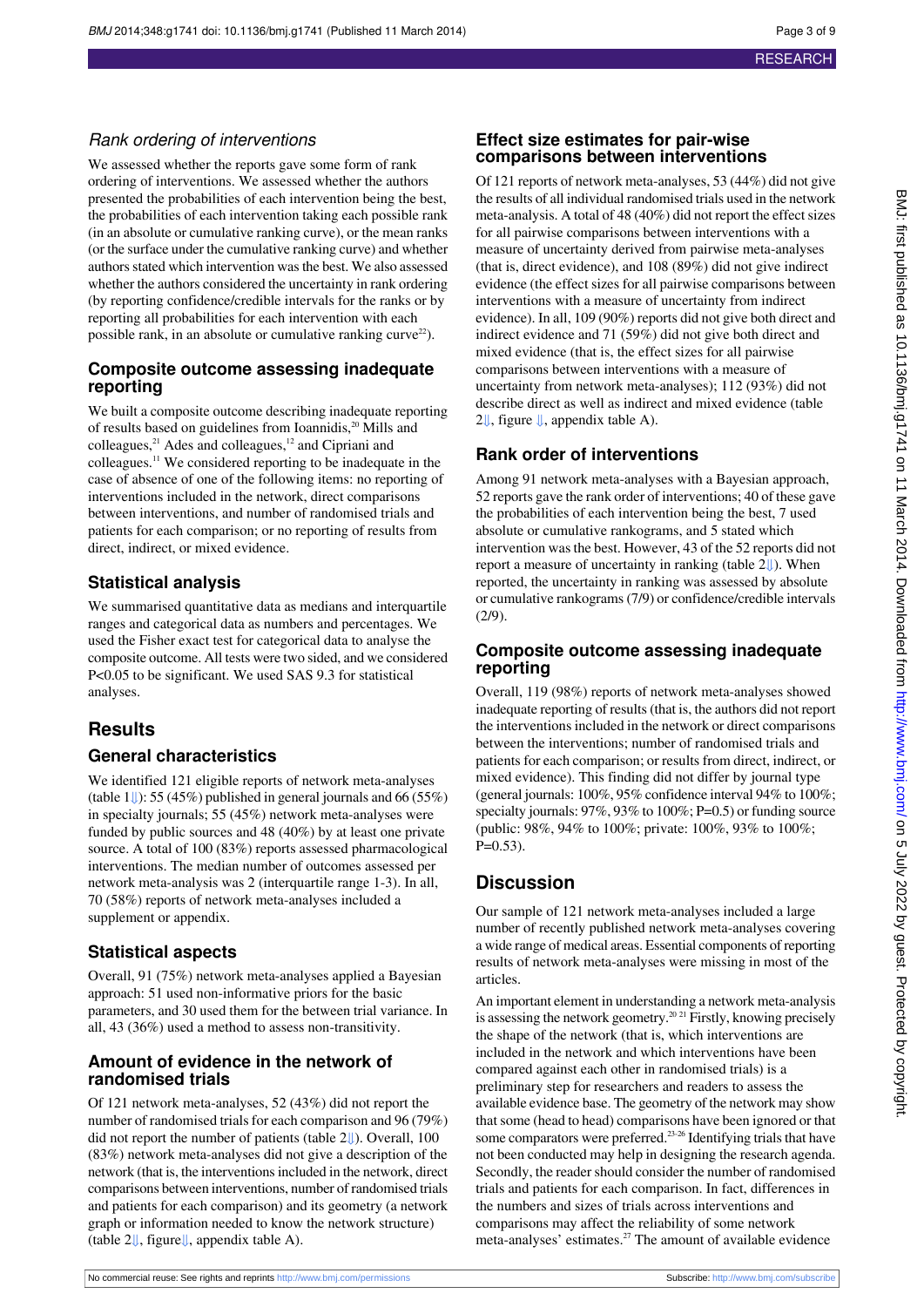may be imbalanced because of differential reporting bias across comparisons, which may substantially affect the results.<sup>28</sup> Thirdly, readers should be able to assess whether similar but not identical interventions were grouped, which may weaken the interpretability of a network meta-analysis. For transparency, authors of network meta-analyses should clearly report the interventions included in the network, the direct comparisons between the interventions, and the number of randomised trials and patients for each comparison and should give a graphical representation of the network.<sup>11</sup> However, only 17% of our reports of network meta-analyses adequately described the network and its geometry.

The most important element for readers may be the assessment of the relative effectiveness of the considered interventions. When direct and indirect evidence is available, a potential difficulty is choosing among direct, indirect, and mixed evidence, especially with discrepancies between direct and indirect evidence. Checking consistency is a preliminary step before proceeding to the network meta-analysis.<sup>29</sup> Empirical studies have detected statistically significant inconsistency between direct and indirect comparisons in 14% of 112 single loops of evidence and 2-9% of 303 loops from complete networks, depending on the measure of effect and the method for estimating heterogeneity.<sup>30 31</sup> However, excluding inconsistency on the basis of the results of statistical tests is difficult because the results may suggest no major inconsistency although it may be present. Moreover, statistically non-significant inconsistency does not necessarily imply clinical consistency.<sup>30</sup> Consequently, readers should be able to compare effect estimates from direct, indirect, and mixed evidence, even in the absence of statistical inconsistency. Indirect evidence may be considered of lower quality than evidence from head to head trials because it is prone to similarity/transitivity problems.<sup>32</sup> However, in some cases, indirect evidence may be more reliable than direct and mixed evidence,<sup>33-35</sup> and when trials are similarly biased an indirect comparison is not biased.<sup>36</sup> Transparency is important to allow readers to make their own judgment according to explicitly presented discrepancies. However, only 10% of our network meta-analysis reports gave both direct and indirect evidence and only 7% gave direct, indirect, and mixed evidence.

One appealing feature of a network meta-analysis is the rank ordering of interventions. This information is attractive for clinical researchers and physicians because it seems to respond to their main concern: determining the best available intervention. However, an intervention may be ranked highly even though it was assessed in only a few trials and with a few patients, which resulted in a misleadingly strong endorsement for the intervention despite large uncertainty. Discussion is ongoing as to whether rankings must be reported and are appropriate to derive inference. Clinical researchers and physicians should always be able to examine the uncertainty in the ranking of interventions, because the difference between interventions might be small and not clinically relevant. However, only 17% of our network meta-analysis reports that ranked interventions reported the uncertainty.

### **Strengths and limitations of study**

To the best of our knowledge, no previous study has tackled the problem of presentation of results in a large sample, such as 121 network meta-analyses. Recently, the Agency for Healthcare Research and Quality assessed the statistical methods used in a sample of 34 closed loop Bayesian mixed treatment comparisons, $\frac{15 \times 37}{2}$  and Tan et al explored the presentational approaches used in the United Kingdom for reporting evidence

synthesis of 19 reports of studies involving indirect and mixed treatment comparisons.<sup>38</sup> These authors focused mainly on the statistical methods or possible formats of results but did not assess reporting of the amount of evidence in the network of trials (that is, the interventions included in the network, direct comparisons between the interventions, number of trials and patients for each comparison, network graph/or diagram) or the reporting of effect estimates with uncertainty from direct, indirect, or mixed evidence.

Our study had some limitations. Several journals have space constraints, so the study authors may have omitted important details from their reports or key information may have been deleted during the publication process. Nevertheless, most journals now allow an online appendix for extended descriptions of methods and results, and we assessed all data from both the original reports of network meta-analyses and the supplementary appendices when available. Another limitation is that we searched only for reports of network meta-analyses published in journals and did not search for health technology assessment (HTA) reports. Network meta-analyses are increasingly being used to support HTAs. However, identifying network meta-analyses in HTA reports by usual search strategies is difficult. The reporting of results may differ in HTA reports and journal articles. Finally, we built a composite outcome based on the available recommendations from Ioannidis,<sup>20</sup> Mills and  $\text{colleagues},^{21}$  Ades and colleagues,<sup>12</sup> and Cipriani and colleagues,<sup>11</sup> as a possible core set of information that we would like to see in any report of a network meta-analysis. However, we acknowledge that consensus is lacking on which items should be required in network meta-analysis reports. This is an area of ongoing debate.

#### **Conclusions**

Our study shows that the results of network meta-analyses are heterogeneously reported. These results might reflect the fact that we lack a general consensus on what should be reported in a network meta-analysis. This review reinforces the need to develop reporting guidelines for network meta-analyses to facilitate their reporting. It may provide a basis for the future development of a quality assessment tool for reporting network meta-analyses and aiding appropriate interpretation.

We thank Elise Diard (French Cochrane Center) and Monica Serrano (monicaserrano.com) for their help with the infographics and Laura Smales for language revision of manuscript. We are particularly indebted to Josefin Blomkvist for data extraction of items on the Bayesian approach and type of prior distribution for the basic parameters and the variance.

Contributors: AB was involved in the study conception, search for trials, selection of trials, data extraction, data analysis, interpretation of results, and drafting the manuscript. LT was involved in the study conception, search for trials, selection of trials, interpretation of results, and drafting the manuscript. RS was involved in data extraction, interpretation of results, and drafting the manuscript. PR was involved in study conception, interpretation of results, and drafting the manuscript. PR is the guarantor.

Funding: AB was funded by an academic grant for doctoral students from Pierre et Marie Curie University, France. Our team is supported by an academic grant for the programme Equipe Espoirs de la Recherche, from the Fondation pour la Recherche Médicale, France. The funding agencies had no role in the design or conduct of the study; collection, management, analysis, or interpretation of the data; or preparation and review of the manuscript.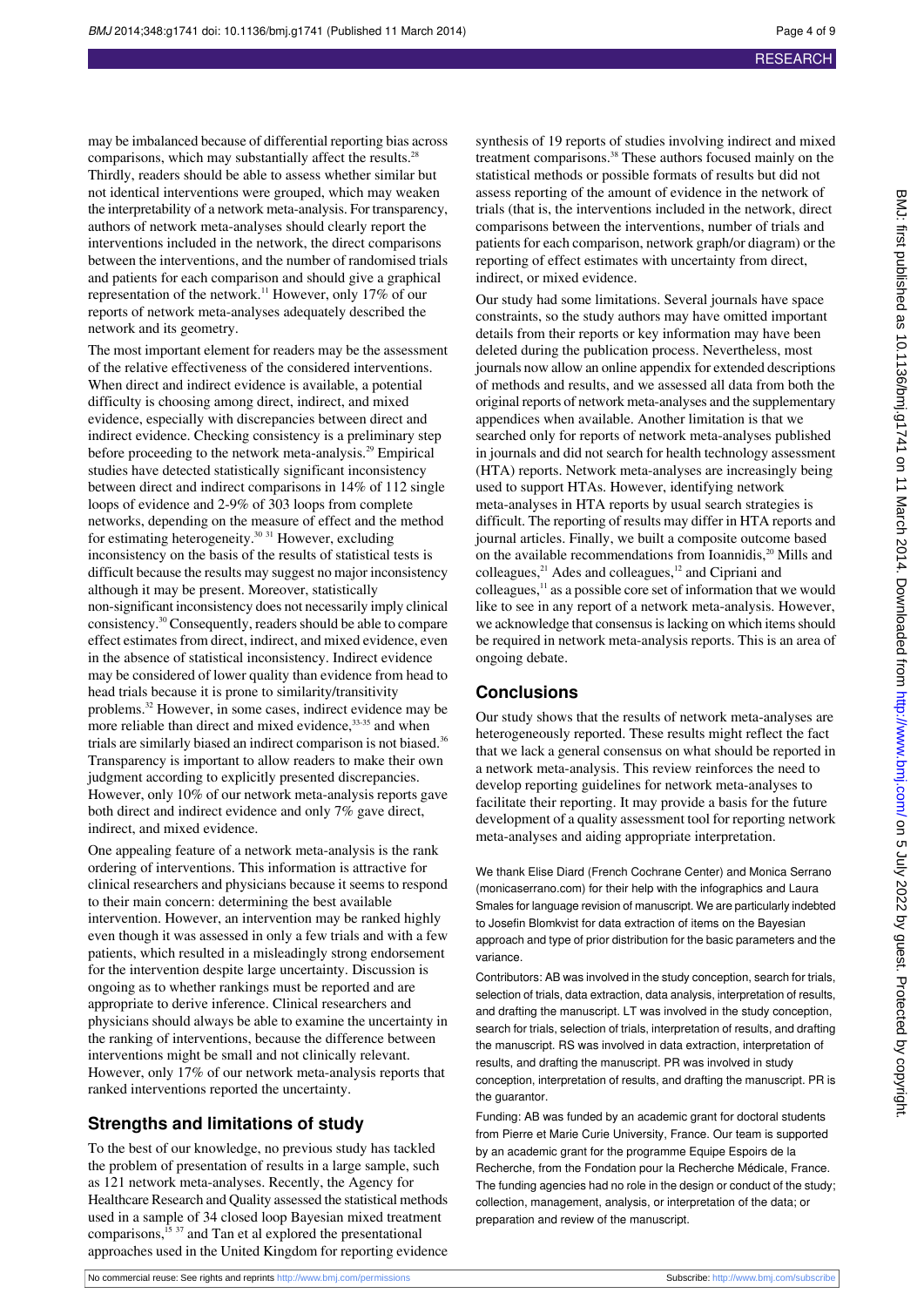#### **What is already known on this topic**

The findings from network meta-analyses may be difficult for clinicians and decision makers to interpret

Inadequate reporting of results may affect the interpretation of network meta-analyses and mislead clinical researchers

Reports of network meta-analysis should allow the reader to assess the amount of evidence in the network of trials and the relative effectiveness of the considered interventions

#### **What this study adds**

The findings from network meta-analyses are heterogeneously reported

- These results might reflect the lack of a general consensus on what should be reported in a network meta-analysis
- A clear need exists to extend reporting guidelines to network meta-analyses to improve the reporting of network meta-analyses

Competing interests: All authors have completed the ICMJE uniform disclosure form at [www.icmje.org/coi\\_disclosure.pdf](http://www.icmje.org/coi_disclosure.pdf) (available on request from the corresponding author) and declare: no support from any organisation for the submitted work; no financial relationships with any organisations that might have an interest in the submitted work in the previous three years; no other relationships or activities that could appear to have influenced the submitted work.

#### Ethical approval: Not needed.

Transparency: PR (the manuscript's guarantor) affirms that the manuscript is an honest, accurate, and transparent account of the study being reported; that no important aspects of the study have been omitted; and that any discrepancies from the study as planned have been explained.

#### Data sharing: No additional data available.

- 1 Salanti G, Kavvoura FK, Ioannidis JP. Exploring the geometry of treatment networks. Ann Intern Med 2008;148:544-53.
- 2 Ioannidis JP, Karassa FB. The need to consider the wider agenda in systematic reviews and meta-analyses: breadth, timing, and depth of the evidence. BMJ 2010;341:c4875.
- 3 Higgins JP, Whitehead A. Borrowing strength from external trials in a meta-analysis. Stat Med 1996;15:2733-49.
- 4 Lumley T. Network meta-analysis for indirect treatment comparisons. Stat Med 2002;21:2313-24.
- 5 Salanti G, Higgins JP, Ades AE, Ioannidis JP. Evaluation of networks of randomized trials. Stat Methods Med Res 2008;17:279-301.
- 6 Lu G, Ades AE. Combination of direct and indirect evidence in mixed treatment comparisons. Stat Med 2004;23:3105-24.
- 7 Jansen JP, Fleurence R, Devine B, Itzler R, Barrett A, Hawkins N, et al. Interpreting indirect treatment comparisons and network meta-analysis for health-care decision making: report of the ISPOR Task Force on Indirect Treatment Comparisons Good Research Practices: part 1. Value Health 2011;14:417-28.
- 8 Donegan S, Williamson P, Gamble C, Tudur-Smith C. Indirect comparisons: a review of reporting and methodological quality. PLoS One 2010;5:e11054.
- 9 Song F, Loke YK, Walsh T, Glenny AM, Eastwood AJ, Altman DG. Methodological problems in the use of indirect comparisons for evaluating healthcare interventions: survey .<br>of published systematic reviews. BMJ 2009;338:b1147.
- 10 Bafeta A, Trinquart L, Seror R, Ravaud P. Analysis of the systematic reviews process in reports of network meta-analyses: methodological systematic review. BMJ 2013;347:f3675.
- 11 Cipriani A, Higgins JP, Geddes JR, Salanti G. Conceptual and technical challenges in network meta-analysis. Ann Intern Med 2013;159:130-7.
- 12 Ades AE, Caldwell DM, Reken S, Welton NJ, Sutton AJ, Dias S. Evidence synthesis for decision making 7: a reviewer's checklist. Med Decis Making 2013;33:679-91.
- 13 Hoaglin DC, Hawkins N, Jansen JP, Scott DA, Itzler R, Cappelleri JC, et al. Conducting indirect-treatment-comparison and network-meta-analysis studies: report of the ISPOR Task Force on Indirect Treatment Comparisons Good Research Practices: part 2. Value Health 2011;14:429-37.
- 14 Edwards SJ, Clarke MJ, Wordsworth S, Borrill J. Indirect comparisons of treatments based on systematic reviews of randomised controlled trials. Int J Clin Pract 2009;63:841-54.
- 15 Sobieraj DM, Cappelleri JC, Baker WL, Phung OJ, White CM, Coleman CI. Methods used to conduct and report Bayesian mixed treatment comparisons published in the medical literature: a systematic review. BMJ Open 2013;3:e003111.
- 16 Abdelhamid AS, Loke YK, Parekh-Bhurke S, Chen YF, Sutton A, Eastwood A, et al. Use of indirect comparison methods in systematic reviews: a survey of Cochrane review authors. Research Synthesis Methods 2012;3:71-9.
- 17 Song F, Altman DG, Glenny AM, Deeks JJ. Validity of indirect comparison for estimating efficacy of competing interventions: empirical evidence from published meta-analyses. BMJ 2003;326:472.
- 18 Thorlund K, Thabane L, Mills EJ. Modelling heterogeneity variances in multiple treatment comparison meta-analysis—are informative priors the better solution? BMC Med Res Methodol 2013;13:2.
- 19 Donegan S, Williamson P, D'Alessandro U, Tudur Smith C. Assessing key assumptions of network meta-analysis: a review of methods. Research Synthesis Methods 2013;4:291-323.
- 20 Ioannidis JP. Integration of evidence from multiple meta-analyses: a primer on umbrella reviews, treatment networks and multiple treatments meta-analyses. CMAJ 2009;181:488-93.
- 21 Mills EJ, Thorlund K, Ioannidis JP. Demystifying trial networks and network meta-analysis. BMJ 2013;346:f2914.
- Salanti G, Ades AE, Ioannidis JP. Graphical methods and numerical summaries for presenting results from multiple-treatment meta-analysis: an overview and tutorial. J Clin Epidemiol 2011;64:163-71.
- 23 Lathyris DN, Patsopoulos NA, Salanti G, Ioannidis JP. Industry sponsorship and selection of comparators in randomized clinical trials. Eur J Clin Invest 2010;40:172-82.
- 24 Estellat C, Ravaud P. Lack of head-to-head trials and fair control arms: randomized controlled trials of biologic treatment for rheumatoid arthritis. Arch Intern Med 2012;172:237-44.
- 25 Rizos EC, Salanti G, Kontoyiannis DP, Ioannidis JP. Homophily and co-occurrence patterns shape randomized trials agendas: illustration in antifungal agents. J Clin Epidemiol 2011;64:830-42.
- 26 Stamatakis E, Weiler R, Ioannidis JP. Undue industry influences that distort healthcare research, strategy, expenditure and practice: a review. Eur J Clin Invest 2013;43:469-75.
- 27 Thorlund K, Mills EJ. Sample size and power considerations in network meta-analysis. Syst Rev 2012;1:41.
- 28 Trinquart L, Abbe A, Ravaud P. Impact of reporting bias in network meta-analysis of antidepressant placebo-controlled trials. PLoS One 2012;7:e35219.
- 29 Dias S, Welton NJ, Sutton AJ, Caldwell DM, Lu G, Ades AE. Evidence synthesis for decision making 4: inconsistency in networks of evidence based on randomized controlled trials. Med Decis Making 2013;33:641-56.
- 30 Song F, Xiong T, Parekh-Bhurke S, Loke YK, Sutton AJ, Eastwood AJ, et al. Inconsistency between direct and indirect comparisons of competing interventions: meta-epidemiological study. BMJ 2011;343:d4909.
- 31 Veroniki AA, Vasiliadis HS, Higgins JP, Salanti G. Evaluation of inconsistency in networks of interventions. Int J Epidemiol 2013;42:332-45.
- 32 Guyatt GH, Oxman AD, Kunz R, Woodcock J, Brozek J, Helfand M, et al. GRADE guidelines: 8. Rating the quality of evidence-indirectness. J Clin Epidemiol 2011;64:1303-10.
- 33 Song F, Harvey I, Lilford R. Adjusted indirect comparison may be less biased than direct comparison for evaluating new pharmaceutical interventions. J Clin Epidemiol 2008;61:455-63.
- 34 Alkhafaji AA, Trinquart L, Baron G, Desvarieux M, Ravaud P. Impact of evergreening on patients and health insurance: a meta analysis and reimbursement cost analysis of citalopram/escitalopram antidepressants. BMC Med 2012;10:142.
- 35 Madan J, Stevenson MD, Cooper KL, Ades AE, Whyte S, Akehurst R. Consistency between direct and indirect trial evidence: is direct evidence always more reliable? Value Health 2011;14:953-60.
- 36 Song F, Clark A, Bachmann MO, Maas J. Simulation evaluation of statistical properties of methods for indirect and mixed treatment comparisons. BMC Med Res Methodol 2012;12:138.
- 37 Coleman CI, Phung OJ, Cappelleri JC, Baker WL, Kluger J, White CM, et al. Use of mixed treatment comparisons in systematic reviews. AHRQ Publication No. 12-EHC119-EF. Agency for Healthcare Research and Quality, 2012 (available from [www.](http://www.effectivehealthcare.ahrq.gov/reports/final.cfm) [effectivehealthcare.ahrq.gov/reports/final.cfm](http://www.effectivehealthcare.ahrq.gov/reports/final.cfm)).
- Tan SH, Bujkiewicz S, Sutton A, Dequen P, Cooper N. Presentational approaches used in the UK for reporting evidence synthesis using indirect and mixed treatment comparisons. J Health Serv Res Policy 2013;18:224-32.

#### **Accepted:** 16 February 2014

#### Cite this as: BMJ 2014;348:g1741

This is an Open Access article distributed in accordance with the Creative Commons Attribution Non Commercial (CC BY-NC 3.0) license, which permits others to distribute, remix, adapt, build upon this work non-commercially, and license their derivative works on different terms, provided the original work is properly cited and the use is non-commercial. See:<http://creativecommons.org/licenses/by-nc/3.0/>.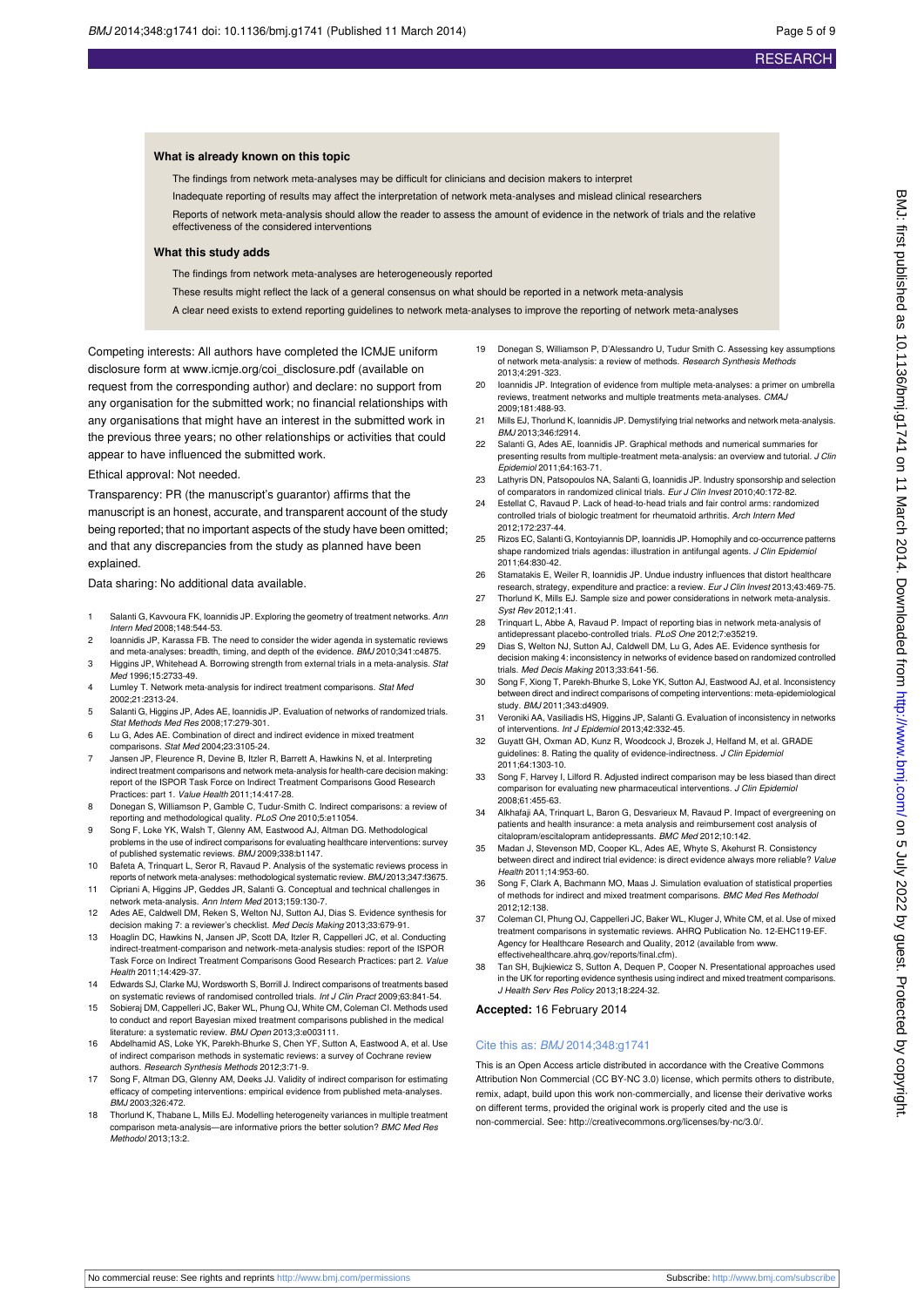### **RESEARCH**

# **Tables**

<span id="page-5-0"></span>

| Item and subcategory                                                | No (%) of reports |
|---------------------------------------------------------------------|-------------------|
| Journal type:                                                       |                   |
| General journal                                                     | 55 (45)           |
| Specialty journal                                                   | 66 (55)           |
| Funding source:                                                     |                   |
| Private (at least one private source)                               | 48 (40)           |
| Public                                                              | 55 (45)           |
| Unclear                                                             | 18 (15)           |
| Type of intervention assessed:                                      |                   |
| Pharmacological intervention                                        | 100 (83)          |
| Non-pharmacological intervention                                    | 11 (9)            |
| Both (pharmacological and non-pharmacological intervention)         | 10(8)             |
| Bayesian statistical approach:                                      | 91 (75)           |
| Basic parameter:                                                    |                   |
| Non-informative prior                                               | 51/91 (56)        |
| Informative prior                                                   | 0(0)              |
| Not reported                                                        | 40/91 (44)        |
| Between trial variance:                                             |                   |
| Non-informative prior                                               | 30/91 (33)        |
| Informative prior                                                   | 4/91(4)           |
| Not reported                                                        | 57/91 (63)        |
| Methods to assess non-transitivity:                                 | 43 (36)           |
| Comparing patients' or trials' characteristics (across comparisons) | 40/43 (93)        |
| Investigating potential intervention effect modifying covariates    | 3/43(7)           |
| Type of outcomes:                                                   |                   |
| Binary                                                              | 78 (64)           |
| Continuous                                                          | 28 (23)           |
| Time to event:                                                      | 15 (12)           |
| No of outcomes assessed per network*                                | $2(1-3)$          |
| No of printed pages*                                                | 11 (9-15)         |
| Supplement or appendix published                                    | 70 (58)           |
| No of tables per network*                                           | $5(3-6)$          |
| No of figures per network*                                          | 3 (2-5)           |
| *Data are medians (interquartile range).                            |                   |
|                                                                     |                   |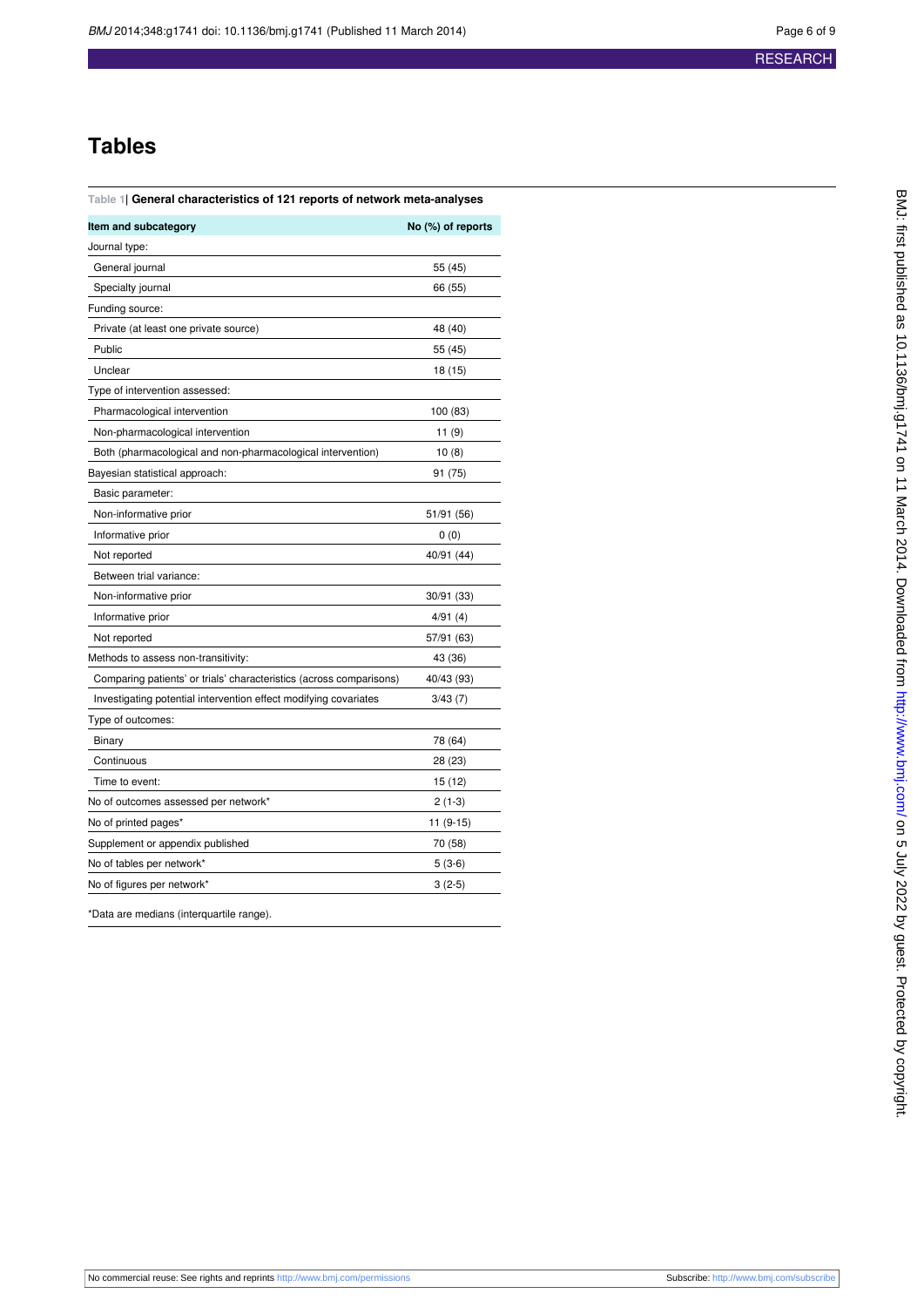#### <span id="page-6-0"></span>**Table 2| Presentation of results in 121 reports of network meta-analysis. Values are numbers (percentages)**

| Items-yes if reported                                                                                          | Overall (n=121) | General journals (n=55) | Specialty journals (n=66) |
|----------------------------------------------------------------------------------------------------------------|-----------------|-------------------------|---------------------------|
| Amount of evidence in network of randomised trials                                                             |                 |                         |                           |
| Interventions included in network                                                                              | 121 (100)       | 55 (100)                | 66 (100)                  |
| Direct comparisons between interventions                                                                       | 82 (68)         | 39(71)                  | 43 (65)                   |
| No of trials for each comparison                                                                               | 69 (57)         | 34 (62)                 | 35(53)                    |
| No of patients for each comparison                                                                             | 25(21)          | 14(25)                  | 11(17)                    |
| Network graph*                                                                                                 | 89 (74)         | 44 (80)                 | 45 (68)                   |
| Effect size estimates for pairwise comparisons between interventions                                           |                 |                         |                           |
| Results of all individual trials used in network<br>meta-analysis                                              | 68 (56)         | 28(51)                  | 40 (61)                   |
| Direct evidence                                                                                                | 73 (60)         | 33(60)                  | 40 (61)                   |
| Indirect evidence                                                                                              | 13(11)          | 6(11)                   | 7(11)                     |
| Mixed evidence                                                                                                 | 78 (64)         | 34 (62)                 | 44 (67)                   |
| Effect estimates for some selected pairwise<br>comparisons between interventions from network<br>meta-analysis | 43 (36)         | 21 (38)                 | 22 (33)                   |
| Format of results†:                                                                                            | 78 (64)         | 29 (53)                 | 49 (74)                   |
| Table                                                                                                          | 41 (34)         | 24 (44)                 | 17 (26)                   |
| Forest plot                                                                                                    | 7(6)            | 3(5)                    | 4(6)                      |
| Matrix                                                                                                         | 6(5)            | 3(5)                    | 3(5)                      |
| Figure                                                                                                         | 4(3)            | 2(4)                    | 2(3)                      |
| Text                                                                                                           |                 |                         |                           |
| <b>Rank order of interventions</b>                                                                             |                 |                         |                           |
| Rank order of interventions‡                                                                                   | 52/91 (57)      | 22/38 (58)              | 30/53(57)                 |
| Rank order of interventions with uncertainty                                                                   | 9/52(17)        | 6/22(27)                | 3/30(10)                  |

\*7 star networks and 4 fully connected networks reported no network graph, but authors explicitly mentioned interventions and direct comparisons in network. †Multiple answers were possible, so total does not equal 100%.

‡Network meta-analyses that did not use Bayesian approach cannot derive intervention rankings; 91 network meta-analyses used Bayesian approach.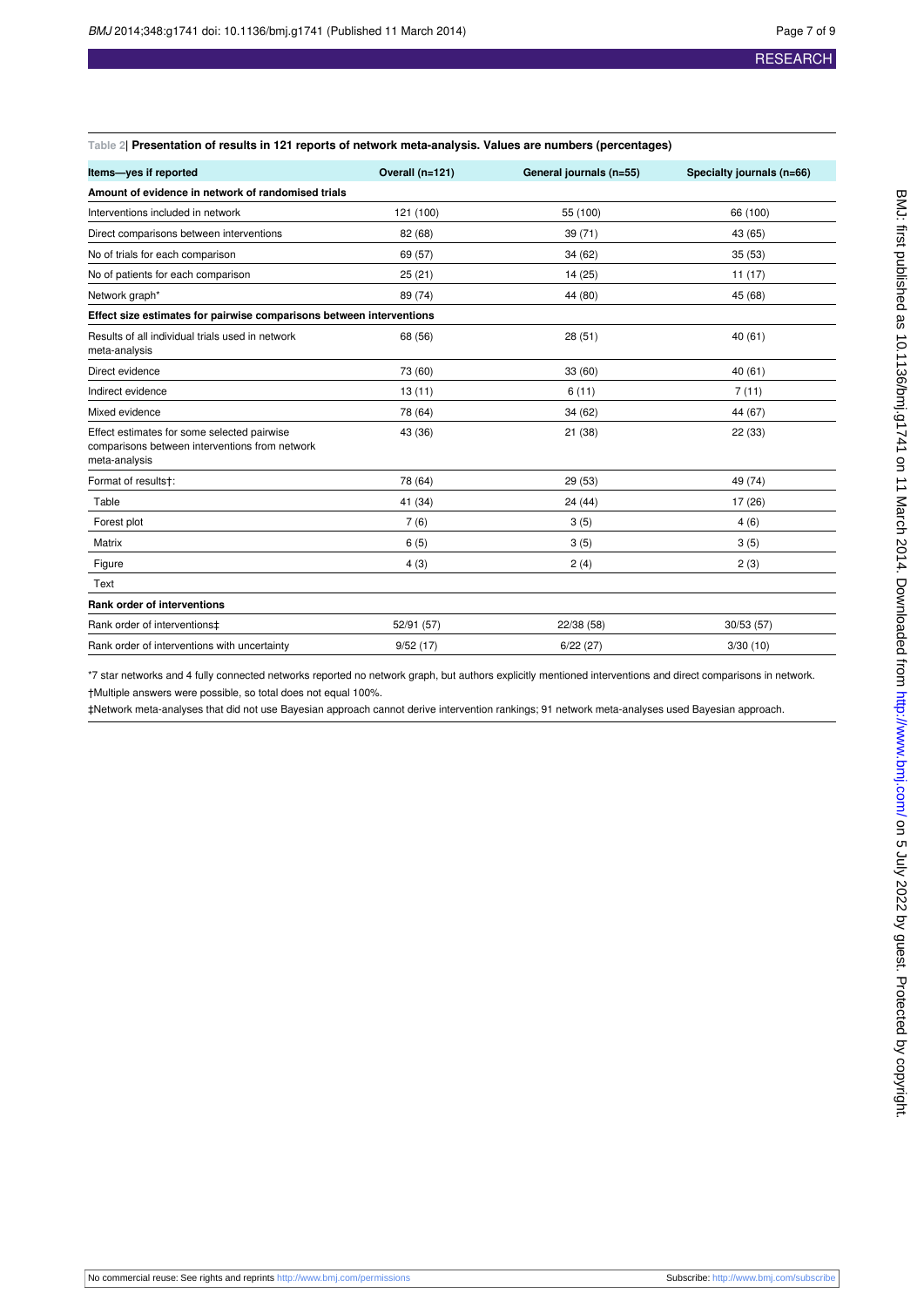# **Figure**

# **RESEARCH**